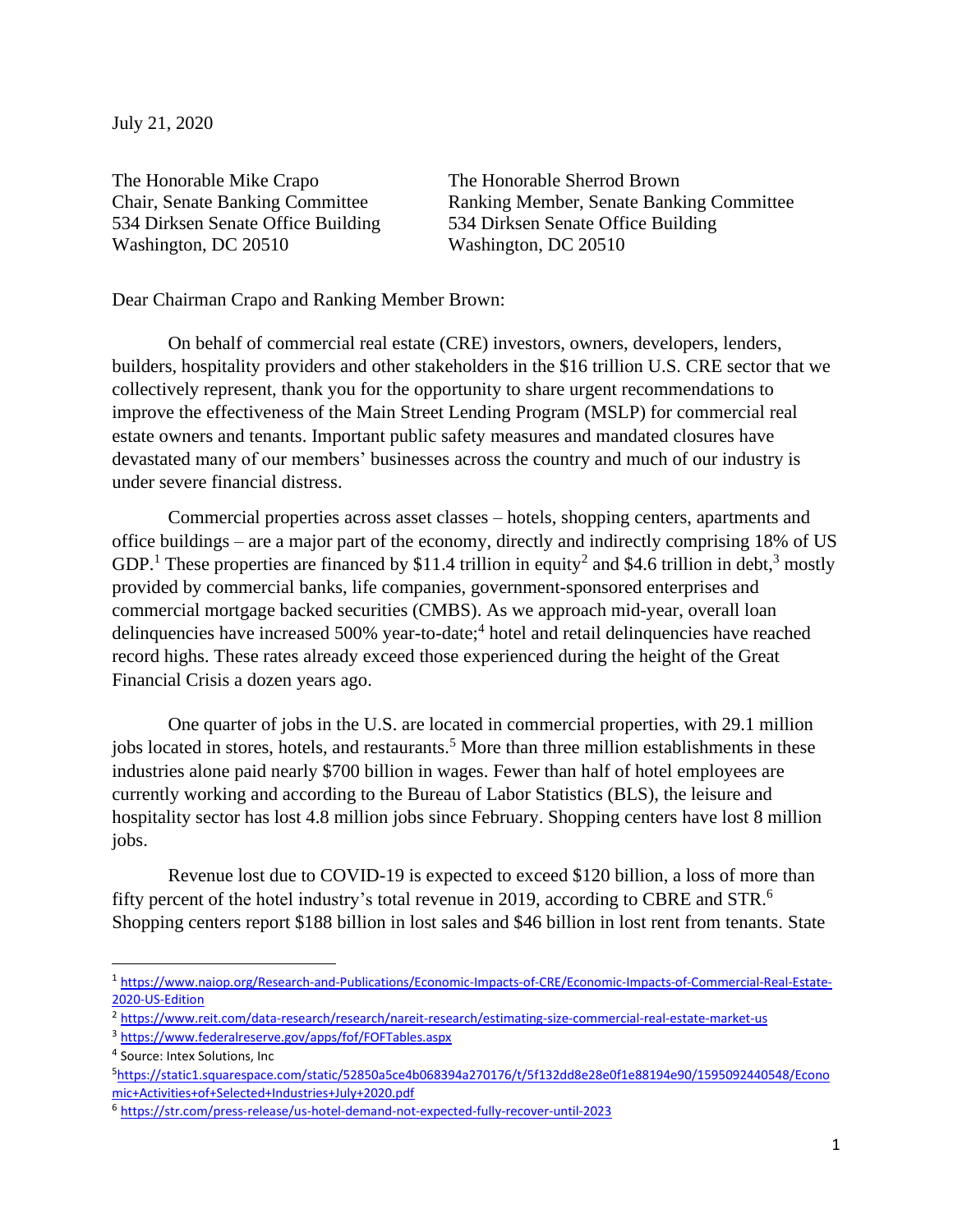and local taxes are hurt as a result of this lost revenue. The pandemic is projected to reduce hotel-specific state and local tax revenues by nearly \$17 billion this year – with an additional \$9 billion in hotel real estate taxes at risk.<sup>7</sup> Also in jeopardy is the approximately \$400 billion of state and local taxes generated by the shopping center industry that goes to support local communities, public safety resources and infrastructure.

Before COVID-19, many of the various real estate assets held by our members were performing well and even thriving and will likely do so again in the future; today a number of these income and job-producing properties are shut down or operating at very limited capacities, impacting their ability to meet contractual debt obligations. The economic crisis created by the pandemic has created temporary market distortion for CRE that should be minimized in order to preserve some of the value of the underlying assets to investors and the communities we serve. A mechanism offering liquidity could be the bridge they need to help restore the jobs and tax revenue they support until they can prosper again.

We believe that the MSLP could properly be used to provide much-needed relief for commercial properties. Unfortunately, current eligibility rules of the Paycheck Protection Program, MSLP and the Primary Market and Secondary Market Corporate Credit Facilities have effectively excluded owners of property from applying for these loans even if they suffered economic hardship from the pandemic, their tenants have not met rent obligations and they are unable to meet their ordinary business expenses. Congress provided the Federal Reserve and the Treasury Department with minimal MSLP guidance in the CARES Act. For MSLP to be utilized by our members we believe it is necessary for Congress to now provide direction. Accordingly, we propose that Congress take action to provide relief for CRE by making the following changes to the MSLP:

## **Expand Eligibility**

Congress should make clear that all businesses of a certain size can qualify for MSLP. Currently, MSLP uses the Small Business Administration's (SBA) 7(a) loan eligibility standards, even though this is not an SBA program. The SBA eligibility standards are problematic as they exclude business entities holding passive real estate.

# **Extend the MSLP**

Given the mid-June start of the program, we recommend extending the MSLP application period until at least December 31, 2020 from the current September 30, 2020 deadline.

## **Modify Asset-Backed Underwriting Methodology**

Lenders need flexibility to adjust the underwriting methodology based on the types of assets involved. Currently, MSLP limits a borrower's maximum loan size to a multiple of its earnings before interest, taxes, depreciation, and amortization (EBITDA). As the Federal Reserve has acknowledged, EBITDA is not a standard underwriting metric for real estate or

<sup>7</sup> [https://www.ahla.com/sites/default/files/AHLA%20State%20%20Local%20Tax%20Revenue%20Loss%206-12-](https://www.ahla.com/sites/default/files/AHLA%20State%20%20Local%20Tax%20Revenue%20Loss%206-12-20.pdf) [20.pdf](https://www.ahla.com/sites/default/files/AHLA%20State%20%20Local%20Tax%20Revenue%20Loss%206-12-20.pdf)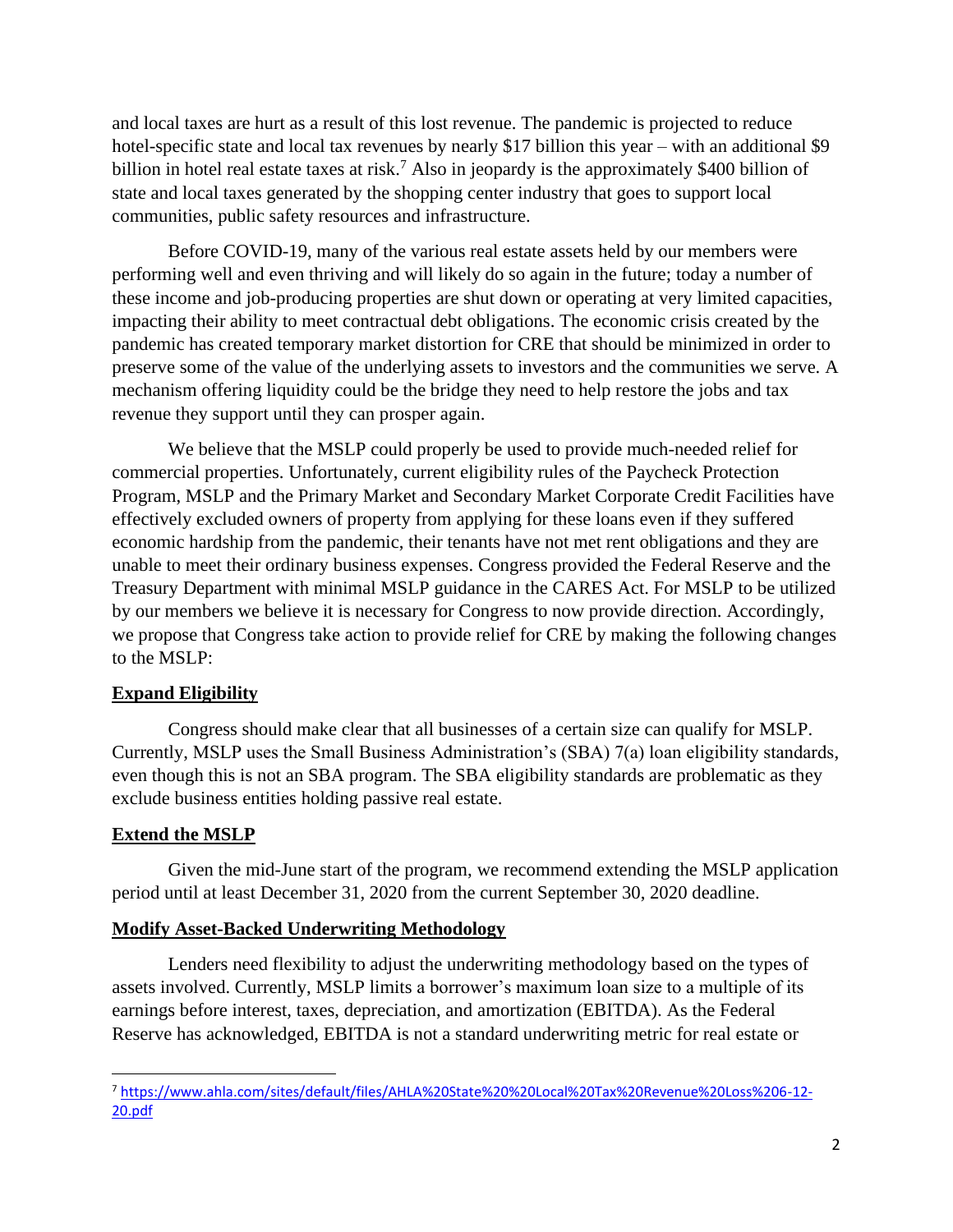other asset-based businesses. If the EBITDA multiple test remains, the number should be increased substantially. We recommend that the Federal Reserve allow lenders to use conventional metrics of the real estate industry:

- For construction, development projects and hotels, a 75% maximum loan to cost (LTC);
- For other assets, an 80% maximum loan to value (LTV) or a 1.2x minimum debt service coverage ratio based on 2019 operating income.
- In addition, we believe Net Operating Income is a better metric to reflect the long construction and lease-up times in commercial and residential property. MSLP should allow the maximum loan size for CRE borrowers whose buildings were placed into service after January 2019 to be based on the projected stabilized NOI.

## **Additional Debt**

Many CRE loans prohibit borrowers from taking additional debt, which increases risk for the borrower, property and lender. Additional debt reduces a commercial property's cash flow and has a negative impact on the credit underwriting profile of the property. A better alternative to loan facilities for commercial property is preferred equity, which does not add to a property's debt burden and keeps cash available to operate.

Congress should allocate unused Title IV CARES Act funds and direct the Federal Reserve and Treasury to create a preferred equity program for CRE borrowers, as part of MSLP or as a separate facility. The purpose of the new facility or program would be to purchase such positions and to provide full or partial guarantees to insured financial institutions to make such purchases, providing a temporary liquidity bridge to combat the temporary market distortion in certain commercial real estate sectors. This could be accomplished with the following technical amendment to Section 4003(b)(4)(A) of the CARES Act:

(a) TECHNICAL AMENDMENT. Clarify that "obligations or other interests directly from issuers of such obligations" is intended to encompass both the direct purchase of and the provision of full or partial guarantees to insured financial institutions to enable them to purchase preferred equity positions in commercial real estate firms that require the capital to satisfy outstanding debt obligations.

(b) REGULATORY CAPITAL REQUIREMENTS RISK WEIGHT. With respect to the appropriate Federal banking agencies or the National Credit Union Administration Board applying capital requirements under their respective risk-based capital requirements, a preferred equity investment in a commercial real estate firm that receives a full or partial guarantee in accordance with subparagraph (a) shall receive a risk weight of zero percent.

## **Affiliation Rules**

Borrowers should have flexibility within affiliated companies to ensure businesses are able to use the funds where they are needed, while at the same time being prohibited from making distributions to unfairly enrich themselves.